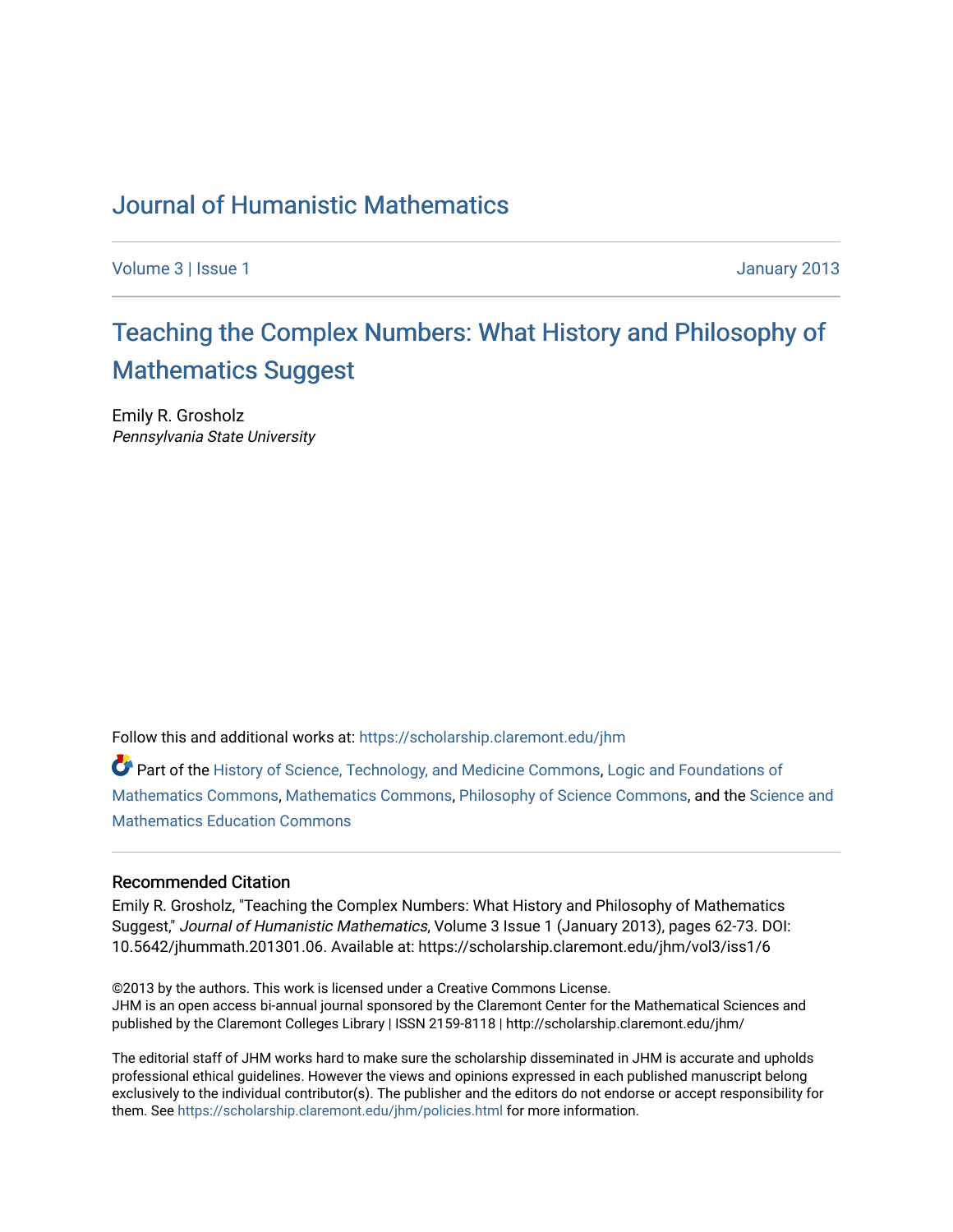## Teaching the Complex Numbers: What History and Philosophy of Mathematics Suggest

Emily R. Grosholz

Department of Philosophy, The Pennsylvania State University, University Park, PA erg2@psu.edu

## Synopsis

The narrative about the nineteenth century favored by many philosophers of mathematics strongly influenced by either logic or algebra, is that geometric intuition led real and complex analysis astray until Cauchy and Kronecker in one sense and Dedekind in another guided mathematicians out of the labyrinth through the arithmetization of analysis. Yet the use of geometry in most cases in nineteenth century mathematics was not misleading and was often key to important developments. Thus the geometrization of complex numbers was essential to their acceptance and to the development of complex analysis; geometry provided the canonical examples that led to the formulation of group theory; and geometry, transformed by Riemann, lay at the heart of topology, which in turn transformed much of modern mathematics. Using complex numbers as my case study, I argue that the best way to teach students mathematics is through a repertoire of modes of representation, which is also the best way to make mathematical discoveries.

## 1. The Introduction of Complex Numbers

High school students, like Leibniz and other mathematicians of the early modern era, are often puzzled by the complex numbers. What could we posmodern era, are often puzzled by the complex numbers. What could we possibly mean by  $\sqrt{-1}$ ? Why shouldn't we worry that the use of such a paradoxical concept might not tempt us into the pursuit of nonsense? Historically, the existence and usefulness of complex numbers were not widely accepted until their geometric interpretation around 1800, which was formulated at roughly the same time by Caspar Wessel, the Abbé Buée, Jean-Robert Ar-

[Journal of Humanistic Mathematics](http://scholarship.claremont.edu/jhm/) Vol 3, No 1, January 2013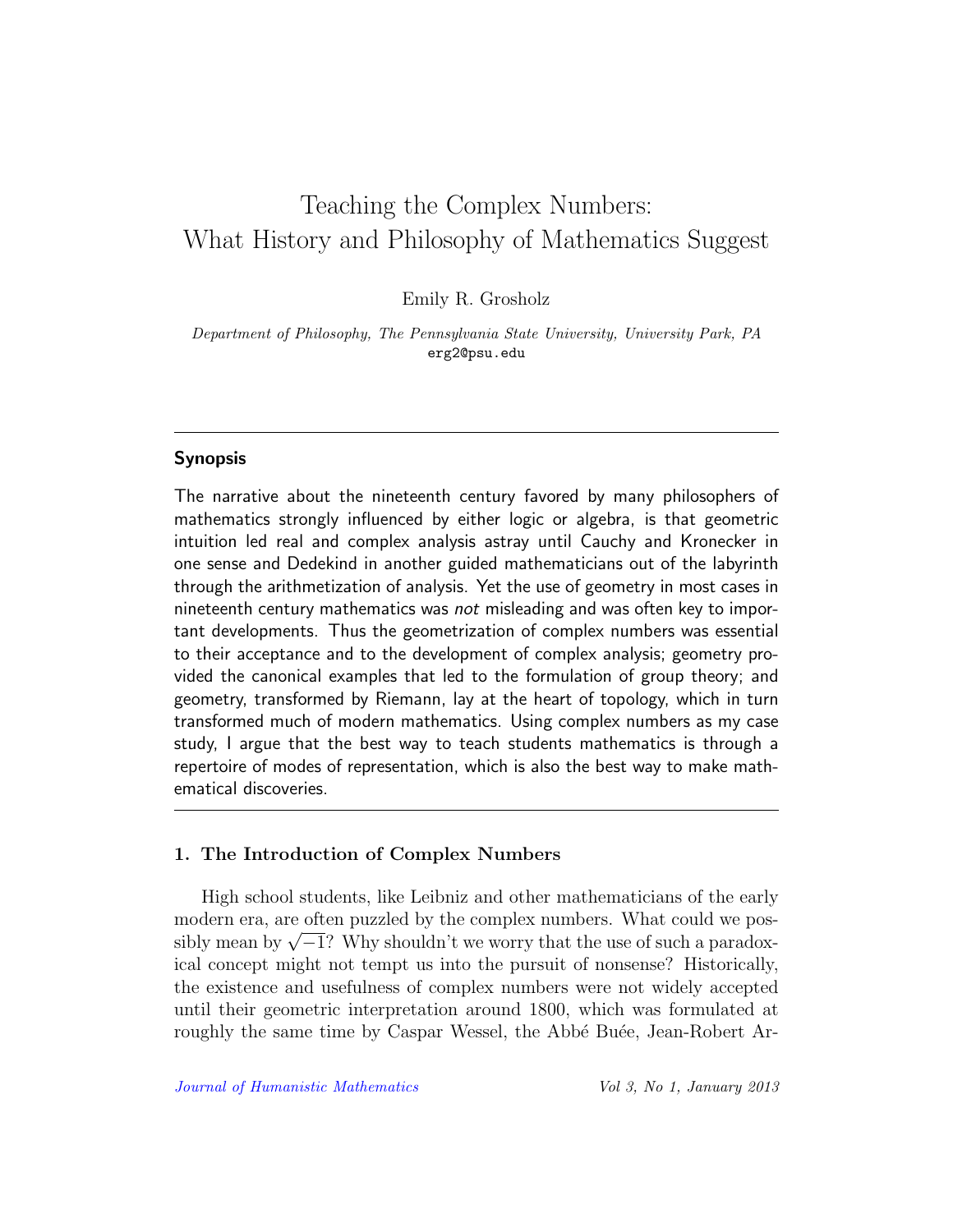gand, and the great mathematician Carl Friedrich Gauss.[1](#page-2-0) Gauss published a memoir about the geometric interpretation of complex numbers in 1832, which launched its wide acceptance in the mathematical world, aided also by the work of Augustin Louis Cauchy and Niels Henrik Abel [\[7\]](#page-11-0).

In the geometric interpretation, every complex number is identified with an ordered pair of real numbers,  $(x, y)$ —which may also be written  $x + iy$  and thus identified with a point on the Euclidean plane. The notation of Cartesian coordinates for points on the plane  $(x, y)$  suggests itself here naturally, and the number  $z = x + iy$  is mapped onto the point  $P = (x, y)$ with the real component x of z as abscissa, and the imaginary component  $y$ as ordinate [\[8,](#page-11-1) Ch.6]. However, the notation of polar coordinates is a more fruitful way of writing complex numbers under this geometric interpretation, where r is the nonnegative length of the segment joining  $(x, y)$  to 0, and  $\theta$ is the angle from the x-axis to this segment. We call  $r = |z|$  the absolute value or norm or modulus of the complex number z and  $\theta$  its argument. Indeed, this was Argand's mode of presenting the complex numbers. The geometric interpretation, using this notation, immediately illuminates and is illuminated by Abraham de Moivre's formula (1730), because if we represent a complex number in this way:

$$
z = |z|(\cos\theta + i\sin\theta),
$$

and if we know from de Moivre's formula that:

$$
(\cos \theta + i \sin \theta)^n = \cos(n\theta) + i \sin(n\theta),
$$

then we know that the absolute value of a product of complex numbers is the product of the absolute values of the factors, and the argument is the sum of the arguments of the factors. Geometrically this means that complex multiplication corresponds to a dilation followed by a rotation.

And the same insight holds for Euler's formula (1748),

$$
e^{i\theta} = \cos\theta + i\sin\theta,
$$

from which de Moivre's formula can be derived, as can the beautiful truth we call Euler's identity,

$$
e^{i\pi} + 1 = 0,
$$

<span id="page-2-0"></span> $\overline{1}$ Leonhard Euler invented the notation  $i = \sqrt{-1}$  late in his life, but it was Gauss's use of i in his Disquisitiones arithmeticae in 1801, which resulted in its widespread adoption.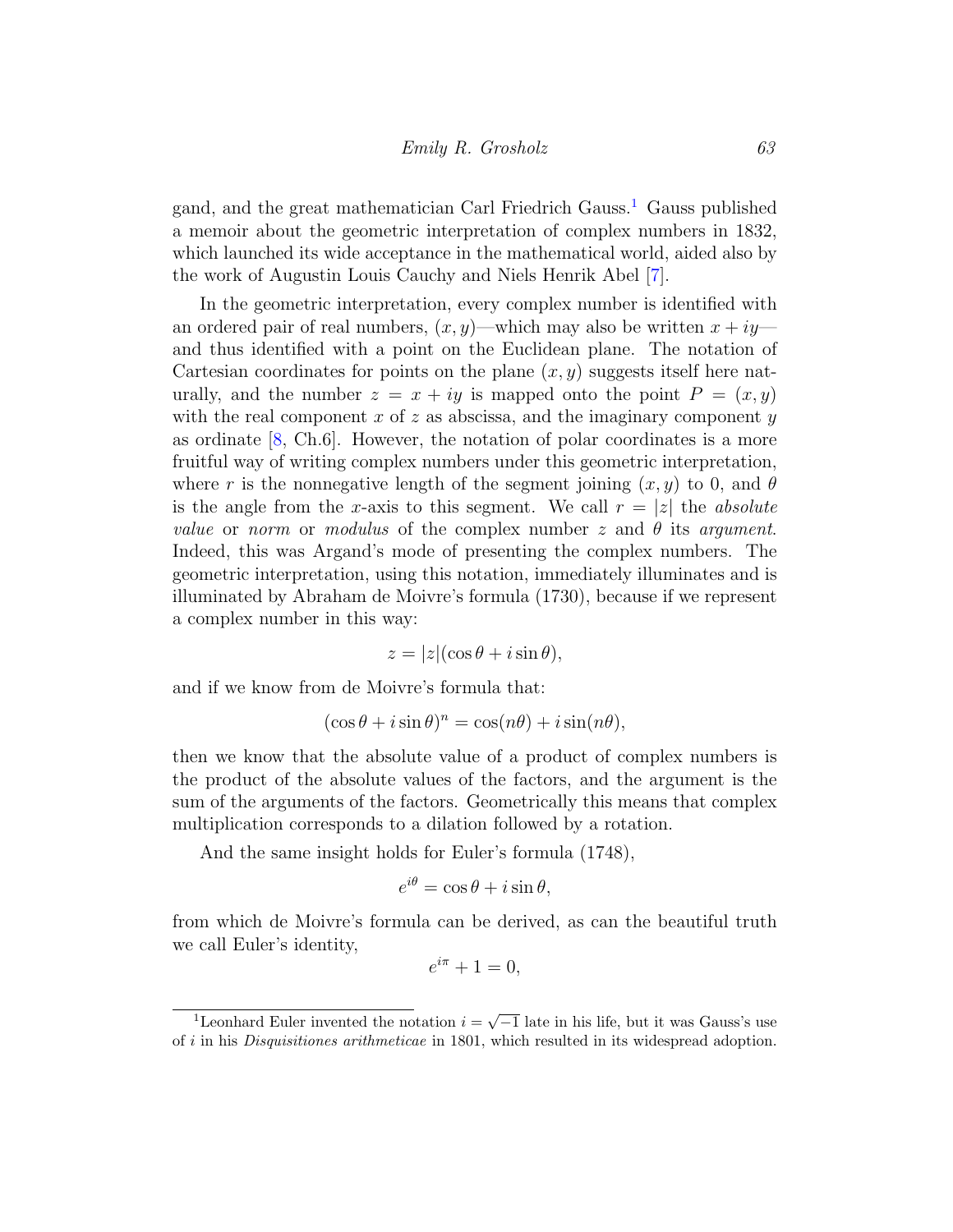which in my experience never fails to enchant students of mathematics, at whatever level of study.<sup>[2](#page-3-0)</sup> Euler's identity is also a special case of another general identity that states that the complex  $n<sup>th</sup>$  roots of unity, for any  $n$ , add up to zero:

$$
\sum_{k=0}^{n-1} e^{2\pi i k/n} = 0.
$$

Students are delighted to discover that complex  $n<sup>th</sup>$  roots of unity can be found using trigonometry, and indeed geometry, because the complex  $n<sup>th</sup>$ roots of unity are the vertices of a regular polygon of n sides inscribed in the unit circle,  $|z|=1$  on the complex plane [\[11\]](#page-12-0).

Thus the testimony of history is that we should introduce students to the complex numbers as they were introduced to the world of mathematicians between the mid- $16<sup>th</sup>$  century (when the Italians Ludovico Ferrari, Geronimo Cardan, Niccolo Tartaglia, and Rafael Bombelli made important discoveries about the algebra they had inherited from medieval Latin and Arabic texts) and the mid- $19<sup>th</sup>$  century (when complex analysis, the theory of functions of a complex variable, flourished).<sup>[3](#page-3-1)</sup> In this period, we find a suite of modes of representation offered for the complex numbers, and when the geometric interpretation is offered, mathematical research on the complex numbers explodes. So we have an analogy, between historical sequence and pedagogical sequence: but how shall we understand its significance? Here we might turn to the philosophers and the classroom teachers. In what follows, I am going to present a pedagogical "case study" by David Egan on a website that offers advice about how to teach the complex numbers to high school students. Then, since I am a philosopher of mathematics, I will elaborate and refine his suggestions with some philosophical interpretation of my own.

## 2. Imaginative Education

To find my case study, I went to the website of the Imaginative Education Research Group (<http://ierg.net>, accessed most recently on January 2, 2013) where I found a wealth of pedagogical materials, generated by a group

<span id="page-3-0"></span> $2A$  reader poll in the *Mathematical Intelligencer* in 1990 named it as the most beautiful theorem in mathematics [\[15\]](#page-12-1).

<span id="page-3-1"></span><sup>3</sup>Reuben Hersh earlier made a similar suggestion in this Journal; see [\[10\]](#page-12-2).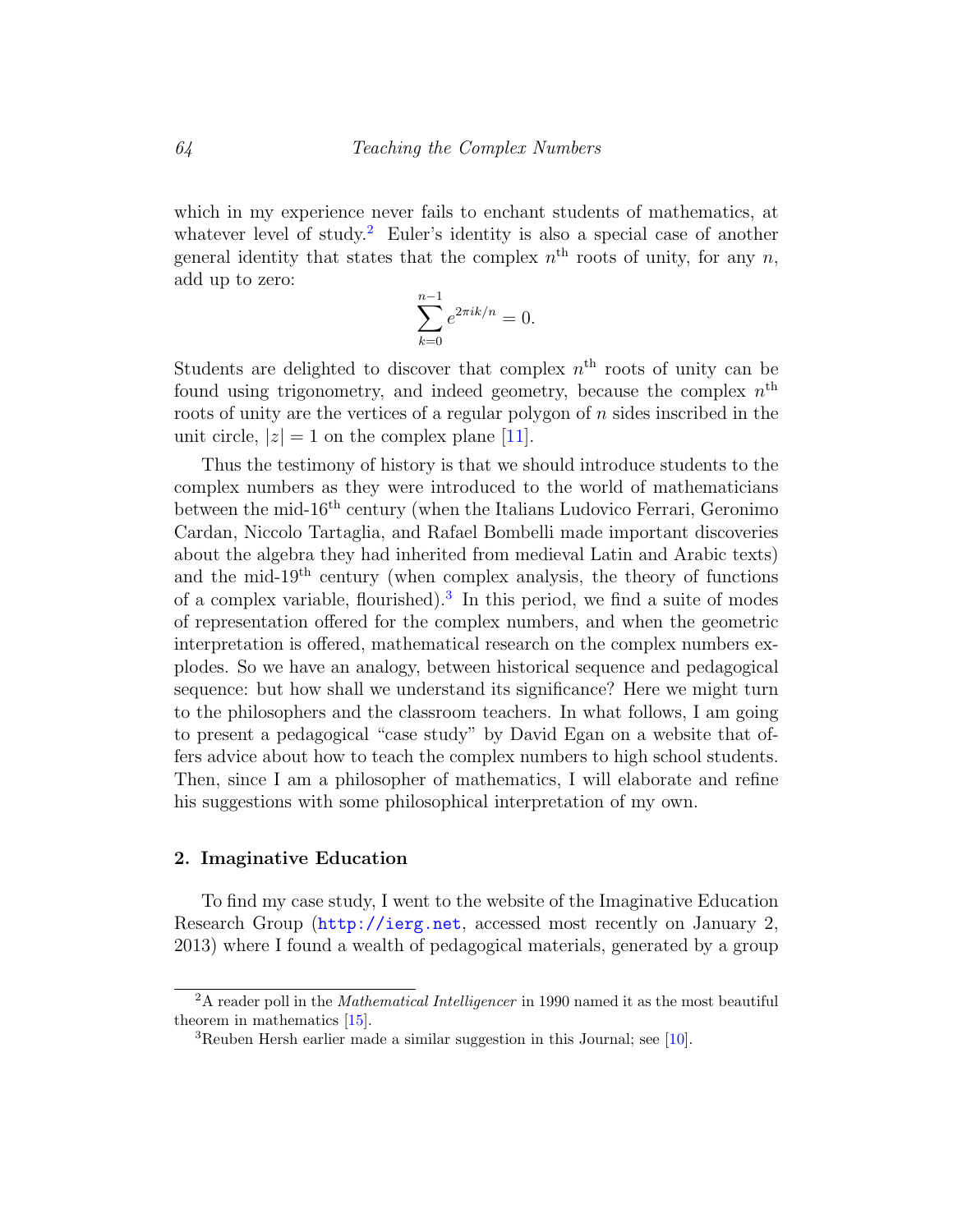of researchers at Simon Fraser University, in Vancouver, Canada, among whom Kieran Egan is perhaps the most visible. He is the author of The Educated Mind: How Cognitive Tools Shape Our Understanding [\[3\]](#page-11-2), Thinking Outside the Box [\[4\]](#page-11-3), and Learning in Depth [\[5\]](#page-11-4). His way of thinking about education is shaped in part by the doctrines of Lev Vygotsky, whose work among Anglophone educators has recently enjoyed a resurgence, attested in the *Cambridge Companion to Vygotstky* [\[1\]](#page-11-5); it is also influenced by the writings of Ralph Waldo Emerson and John Dewey.<sup>[4](#page-4-0)</sup>

Here is one of their descriptions of the project:

Established in 2001, the Imaginative Education Research Group in the Faculty of Education at Simon Fraser University is dedicated to improving the quality of education by providing a conceptual framework, information, and practical materials designed to stimulate the imagination of teachers and learners. We aim to show how imaginative education can be implemented in everyday classrooms and to provide the resources that will support its routine achievement.

Connecting the child's imagination with the world is the key to much successful teaching and learning. That connection is the focus of our work. We want nothing less than to make the learning experiences of all children in all schools more interesting, meaningful, and imaginatively engaging. By developing teachers' and students' imaginations, we believe we can transform the experience of schooling, and help students become more knowledgeable, and more creative in their thinking.<sup>[5](#page-4-1)</sup>

What does this research group mean by "imagination," a notoriously indeterminate member of the collection of faculties, as one looks back through the history of philosophy? The opening description on the website says that the group intends to "build later forms of understanding on intellectual skills that are common in children in [traditional] cultures, such as story-telling,

<span id="page-4-0"></span><sup>&</sup>lt;sup>4</sup>I might mention in this regard the well-received book The Gleam of Light: Moral Perfectionism and Education in Dewey and Emerson co-authored by Naoko Saito (Kyoto University) and Stanley Cavell, written in the tradition of the Harvard neo-Pragmatists Israel Scheffler, Hilary Putnam and Cavell [\[13\]](#page-12-3).

<span id="page-4-1"></span> $5$ <http://ierg.net/about/aims.html>, accessed on January 2, 2013.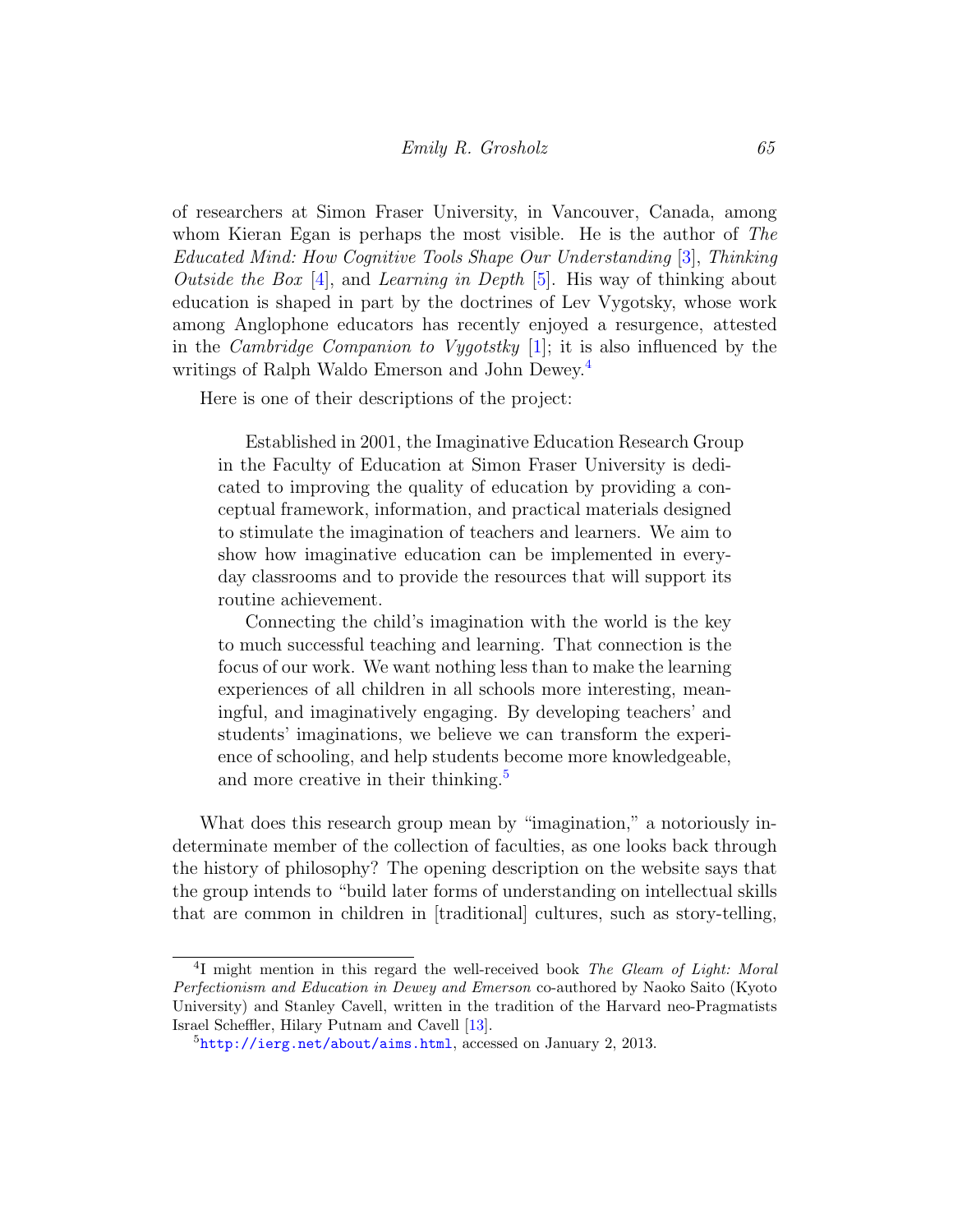metaphor generation and recognition, image formation from spoken words, and so on. In the methods of teaching we have developed, such skills play a foundational role, and engage such students in learning more energetically than is common with more traditional methods."[6](#page-5-0) In a further elaboration, written by Claudia Ruitenberg (formerly a graduate student at Simon Fraser, now Associate Professor of Educational Studies at the University of British Columbia), we find a critique of more common methods. According to her, one of the strengths of this method, "is that it corresponds more closely to how people acquire lasting understandings of the world. Many ideas about education rely on notions of storage and retrieval (or "banking"), where the main challenge for the learner lies in mentally storing as much correct information as possible, and then being able to retrieve that information when needed. Education is also sometimes thought of as an assembly-line process, in which the main challenge for the learner lies in the progressive accumulation of pieces of knowledge and skills."[7](#page-5-1) In sum, the research group is seeking to promote educational methods that are not modeled on the assembly line or warehouse; the topics that recur in their writings are developmental topics: somatic, mythic, romantic, philosophic and ironic understanding. The idea is that the ascent up these levels of understanding should not abandon but maintain and integrate the modes of education used on the lower levels. (See  $|12|$ ).

This sketch of a pedagogical method made sense to me because one of my children is dyslexic. Although he is very intelligent, I noticed early on that he wasn't reading books as I expected he would given his keen curiosity about the world around him. During a sabbatical year in Paris that my family spent in 2004–2005, at the suggestion of my friend Cinda Agnew Musters, he worked with the educator Carol Nelson, using the Davis Method [\[2\]](#page-11-6). After our return to Pennsylvania, he worked with tutors at the Masonic Learning Center in State College, Pennsylvania, one of many nationwide. All of these Centers use the Orton-Gillingham Method [\[6\]](#page-11-7). Both the Davis Method and the Orton-Gillingham Method use pedagogical approaches that pull against the linear, symbolic learning methods employed in most public schools. Dyslexic students are typically visual, haptic, and spatial in their understanding of the world; they are often characterized as "intuitive" and

<span id="page-5-0"></span> $6$ <http://ierg.net/about/aims.html>, accessed on January 2, 2013.

<span id="page-5-1"></span> $7$ <http://ierg.net/about/whatis.html>, accessed on January 2, 2013.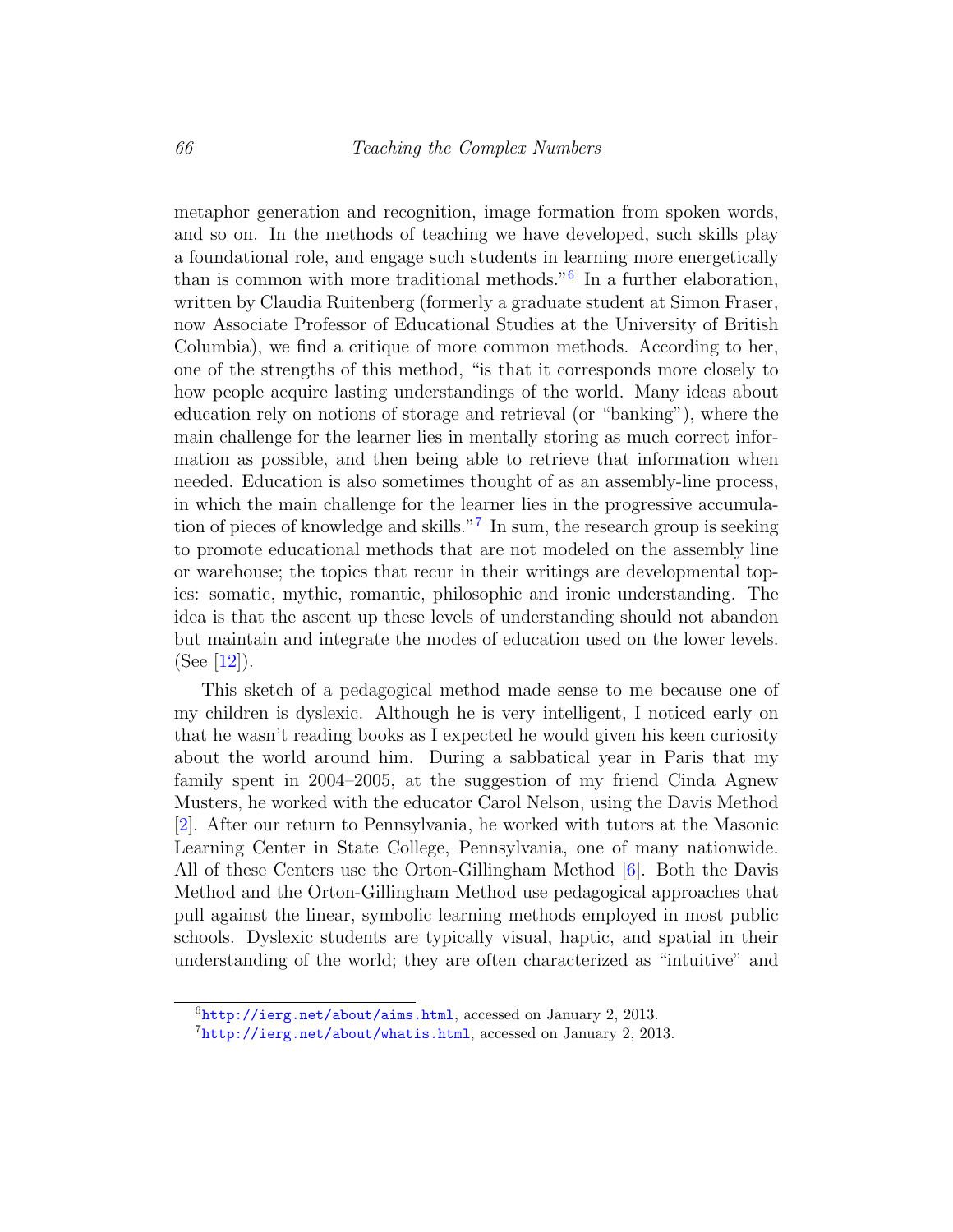"multi-sensory." They have trouble processing linear strings of words and punctuation, and abstract words that are not associated with pictures. Both the Davis and the Orton-Gillingham methods are multi-sensory, using visual, auditory, kinaesthetic and tactile approaches.

At a meeting of the Masonic Learning Center that I recently attended, the director Marsha Landis noted that perhaps one in five children suffer from dyslexia. If that is the case, then dyslexia isn't a limited problem for special needs children, but a global problem that affects a high proportion of the population. I myself can't spell very well; I'm left-handed; and I have always preferred geometry and topology to algebra and number theory. Like Cinda Musters and Carol Nelson, Marsha Landis has often observed that the methods that work for dyslexic children could (and should) probably be generalized and brought into every classroom. In sum, I recognize the methods recommended and tested in case studies by the Imaginative Education Research Group as in some respects similar to those employed by the researchers and teachers who have so successfully helped my dyslexic child.

## 3. Pedagogical Case Study

On the website of the Imaginative Education Research Group, under Teacher Resources, there are lesson plans for a variety of scientific and mathematical topics, including differential calculus, decimalization, infinity, angles, and complex numbers. The unit Complex Numbers, by David Egan, is aimed at  $16-20$  year old students, and lasts  $2-3$  weeks.<sup>[8](#page-6-0)</sup> In Section 1, it identifies powerful underlying ideas: "It is very difficult to wrap the mind around the idea of imaginary numbers. Despite this bafflement, imaginary numbers fit quite sensibly into a system of complex numbers." Egan adds: "The experience of learning about complex numbers reinforces the tremendous power of abstract thinking, and the mathematical tools that facilitate it." That is, our earlier "intuitive," or "visual" grasp of numbers must be revised and extended by the abstract tools of mathematical thinking. One of these tools is the Argand diagram; if we express complex numbers in the form  $z = a + bi$ , Egan notes, students will discover that the real numbers are actually exceptional; they are "the exceptional set of cases where  $b = 0$ ."

<span id="page-6-0"></span><sup>8</sup>[http://ierg.net/lessonplans/unit\\_plan.php?id=23](http://ierg.net/lessonplans/unit_plan.php?id=23), accessed January 2, 2013.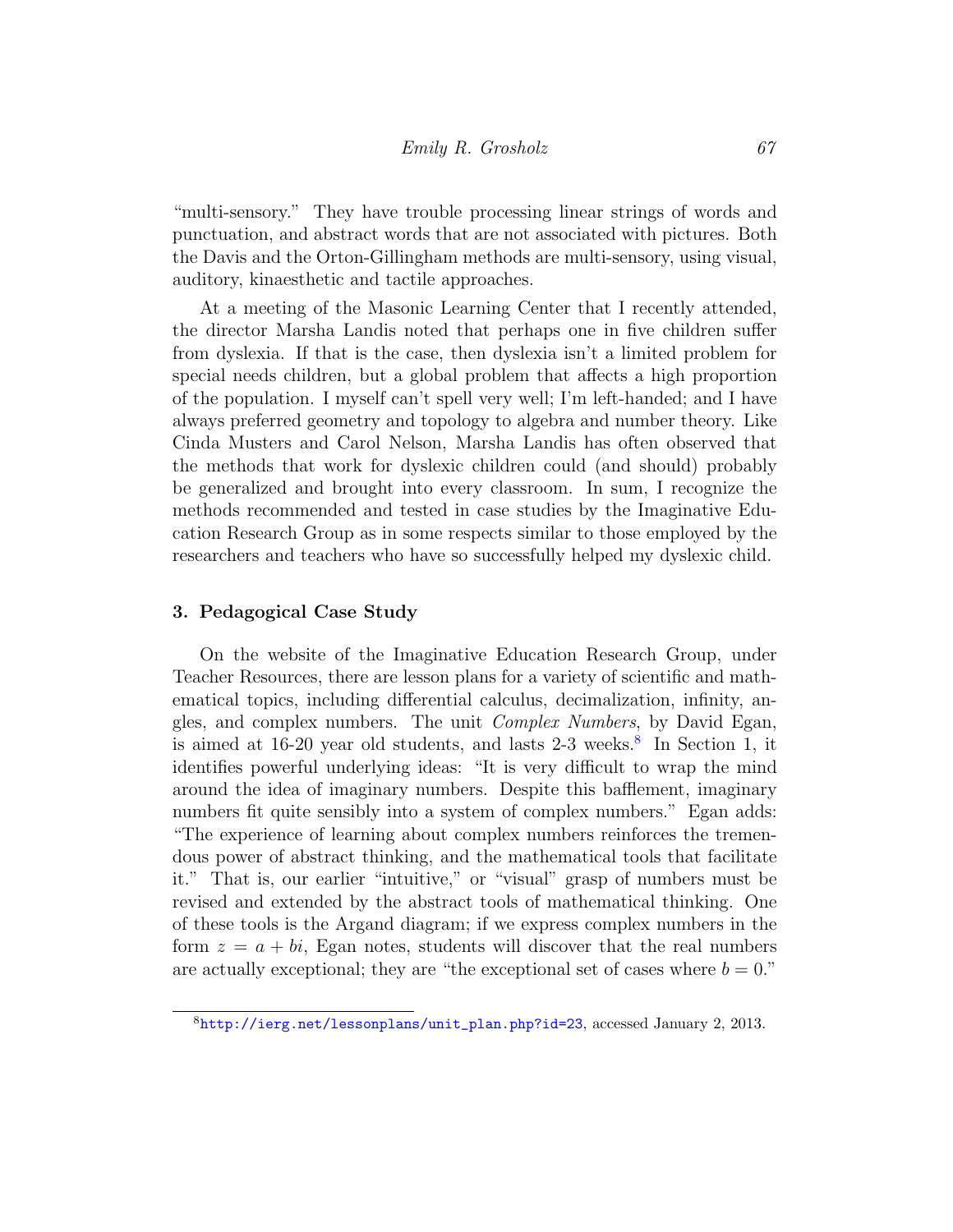The teacher can also use this notation to introduce the Fundamental Theorem of Algebra: the complex numbers allow us, finally, to find ourselves in an algebraically closed number system.

Section 2 is entitled "Organizing the content into a theoretic structure;" it is the most philosophical and so is where I am most critical of the author, for reasons I explain in the final section of this essay. Egan draws a distinction between a "mathematical" and an "intuitive" approach to numbers, and adds that an intuitive approach depends heavily on visualization and conceptualization in terms of concrete examples. Thus, we understand a negative number intuitively when we visualize it as the left-hand side of the real number line (left of zero), and conceptualize it as a bank account. By contrast, our arithmetic methods for multiplying large numbers we might call "blind" conceptualization: though we can't "see" what it means to multiply 435, 678 by 963, 271 we can easily carry out the calculation on paper, using the wonderful positional method bequeathed to us by Indian and Arabic mathematicians, and we trust the results even though we don't have the "safety net" of intuition to check them.

In Section 2.2, concerned with organizing the unit, Egan asks: "What meta-narrative provides a clear overall structure to the lesson or unit?" Here the teacher asks the students to wrestle with the problem of how to understand five-dimensional Euclidean space; to see finally that they cannot visualize it; and then to resort to expressing it as  $\mathbb{R}^5$ , with points tagged by five real coordinates  $(v, w, x, y, z)$ . They discover that although intuition has failed them, this notation will allow them to formulate and solve problems about the geometry of five-dimensional Euclidean space. And so by analogy with complex numbers. The romance of this narrative, Egan surmises, is that mathematics can bravely venture where intuition fears to tread. And here he brings in the historical narrative: "A survey of the history of complex numbers shows the strong, and sometimes furious, opposition with which the idea of complex numbers was met . . . Many prominent mathematicians refused to accept complex numbers, and they only became widely accepted in the nineteenth century."

Section 3 is entitled, "Developing the tools to analyze the theoretical structure." Here students learn to express complex numbers in the form  $z = a + bi$ , and then learn the rules for their addition, subtraction, multiplication, and division.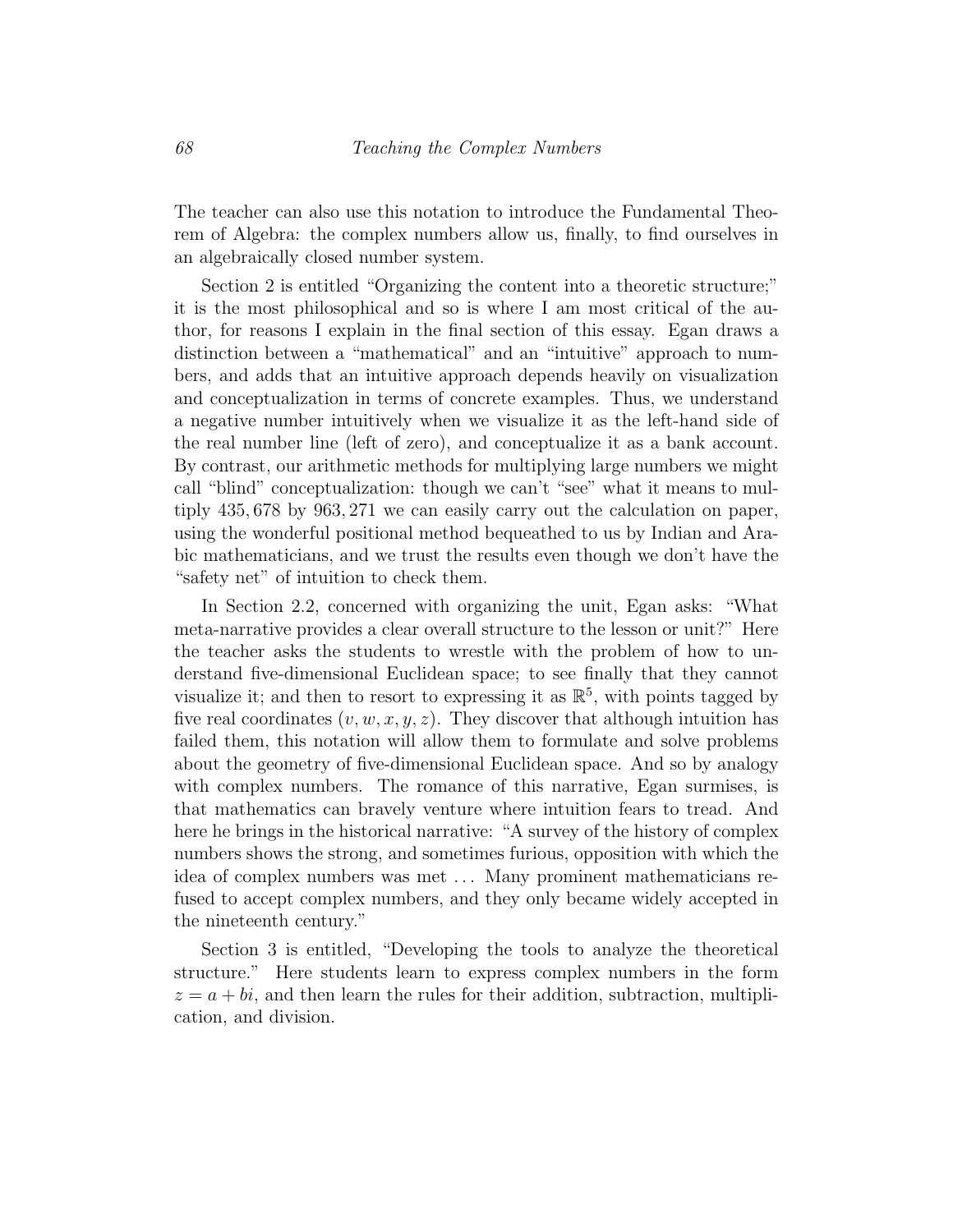

<span id="page-8-0"></span>Figure 1: The Argand diagram displaying the point  $z = a + bi$  on the complex plane.

Egan observes that the Argand diagram (see Figure [1\)](#page-8-0) makes complex numbers easier to visualize, and also provides a demonstration of the power of abstract, mathematical thinking: the one-dimensional number line has become a part of a two-dimensional plane. (He adds that this is like the moment in a chess game, when a pawn is promoted to a queen.) The diagram can then be used to introduce the expression of complex numbers in polar coordinates, which might then lead to an introduction of their use in mechanics. This train of thought continues into Section 4, which continues the historical narrative by pointing out that Gauss, at the age of 21, proved the Fundamental Theorem of Algebra: every algebraic equation has a solution in the set of complex numbers! This is also a good moment to point towards the world of complex numbers expressed as vectors using polar coordinates (using some linear algebra and trigonometry), and perhaps also to the world of functions of a complex variable.

Egan concludes, in the last three sections, that the point of the Complex Numbers unit is to encourage students to be bold, to reach out beyond their own "intuitive" comfort zone to go beyond restrictions and limitations, "to navigate this fantastic world with the mathematical tools they have acquired." And he adds that the romantic approach works nicely with adolescents, who as we all know are keenly interested in voyages of exploration, like Odysseus and Robert Louis Stevenson. Thus too students can recognize retrospectively that the natural numbers, the integers, the rational numbers,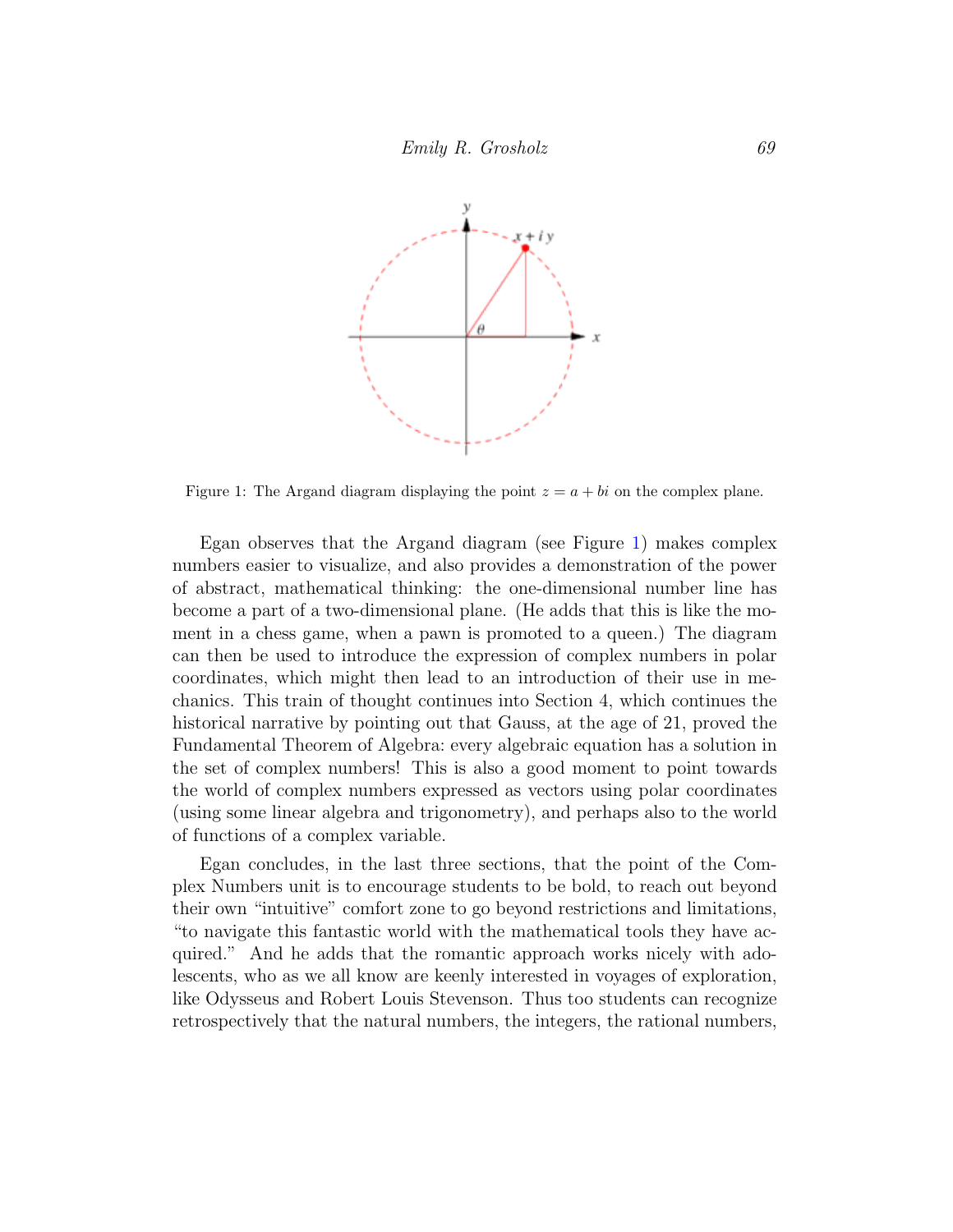the algebraic numbers, the real numbers, and the complex numbers form a surprising but inevitable sequence, and that the complex numbers provide striking closure for that development.

#### 4. Philosophical Reflections

Having criticized at length elsewhere the use of the term "intuition" in the writings of Descartes, Kant, and Brouwer [\[8,](#page-11-1) Ch. 2.1 and Ch. 9.2], I will not be shy about criticizing its use in this lesson plan, but I will also be careful about giving my reasons. Twentieth century mathematics was dominated by abstract algebra, and twentieth century philosophy of mathematics was dominated by logic. Thus it has become commonplace to identify algebra and logic (and by association arithmetic) with mathematical reason, and geometry with intuition. The narrative about the nineteenth century that many philosophers of mathematics favor is that geometric intuition led real and complex analysis astray into confusion and contradiction until Cauchy and Kronecker in one sense and Dedekind in another guided mathematicians out of the labyrinth through the arithmetization of analysis. While there is some truth to this particular myth, the other side of the story is that the use of geometry in most cases in nineteenth century mathematics was not misleading and in many cases it was the key to important developments. As we have seen, the geometrization of complex numbers was essential to their acceptance and to the development of complex analysis; geometry provided the canonical examples that led to the formulation of group theory; and geometry, revolutionized by Riemann, lies at the heart of topology, which from the end of the nineteenth century throughout the twentieth century transformed much of modern mathematics.

In my recent book, Representation and Productive Ambiguity in Mathematics and the Sciences [\[8\]](#page-11-1), I admit that in certain cases the demand for "purity of method" and the restriction of notation to one kind (the "ontological parsimony" beloved by many philosophers, some mathematicians, and some educators) may be helpful for mathematical research and pedagogy; in words the mathematician proposes, let's see how much we can produce or how far we can proceed with very limited means, and then think about what this reveals. However, in many cases, and indeed I believe in the most fruitful cases, we find mathematicians juxtaposing and even superimposing a variety of notations or more generally "modes of representation." That is, we find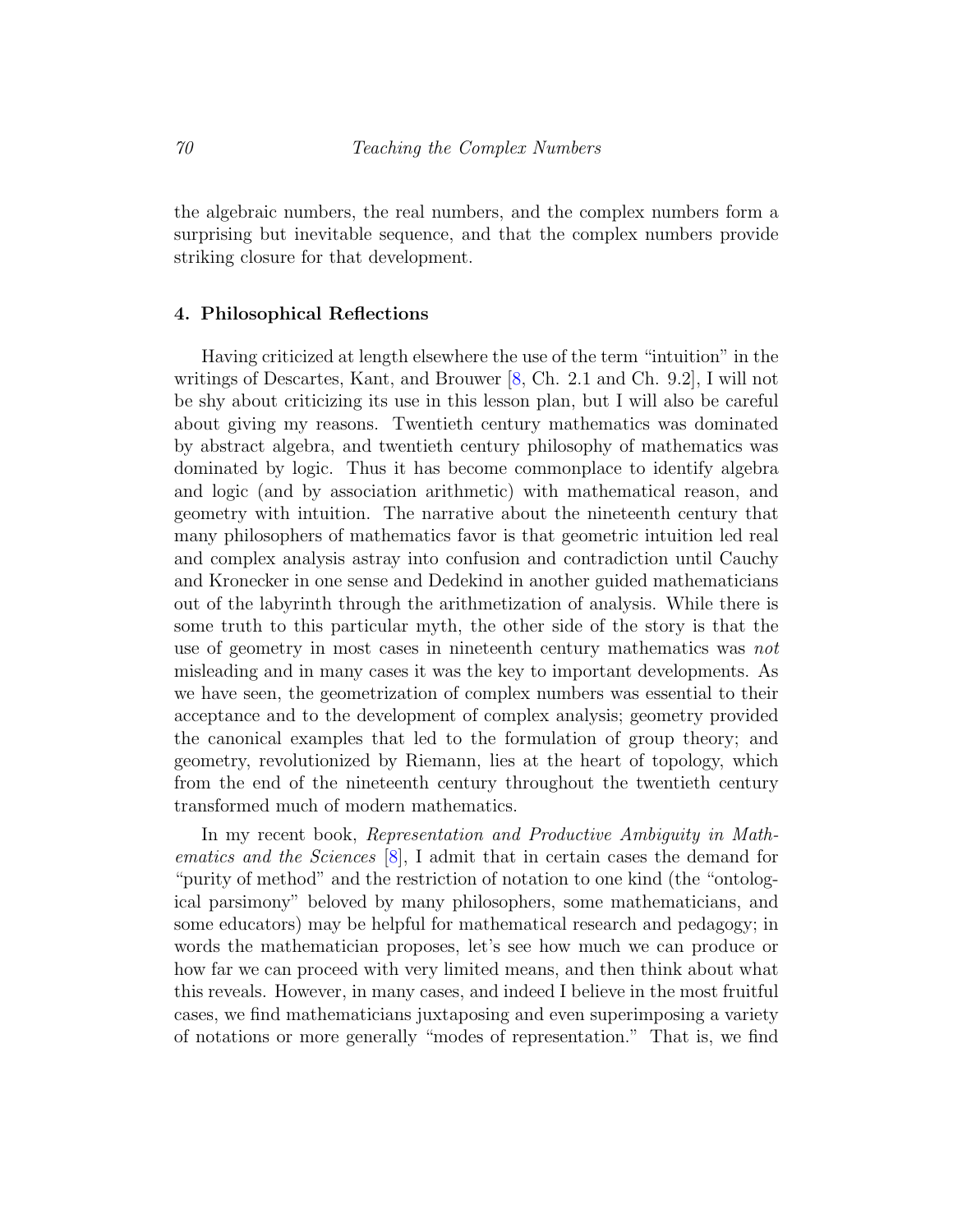them multiplying rather than restricting their "paper tools," as Ursula Klein calls them [\[9\]](#page-12-5).

In order to counter and clarify the various uses of the term "intuition" as opposed to reason, I prefer to use the terms "iconic" and "symbolic," borrowed from the American philosopher C. S. Peirce. Some mathematical modes of representation are iconic, that is, they picture and resemble what they picture; others are symbolic and represent by convention, "blindly" and without much resemblance. In many cases, problems in mathematics are most successfully understood, addressed and solved when the problematic things that give rise to them are represented by a consortium of modes of representation, some iconic and some symbolic. Both kinds do important conceptual work: symbols typically help to analyze and distinguish, and icons help to unify and integrate. We need to do both at the same time in order to identify, reformulate and solve problems.

Thus, I would revise Egan's lesson plan. As I see it, the reason why the geometric interpretation of complex numbers moved mathematical research forward historically and why it aids students pedagogically is because it gives us a repertoire of modes of representation that can be used in concert to understand what complex numbers are and how to use them. Students are not leaving behind the timid formulation of i as the square root of  $-1$ , or as the solution to the equation  $x^2 + 1 = 0$  given in the original context of an algebra of arithmetic transformed by its use in analytic geometry. They are using it *together with* the Argand diagram, which is neither more nor less "intuitive" and "mathematical" than the algebraic representation. But it is certainly more iconic and spatial, whereas the algebraic representation is more "blind" and symbolic. The Argand diagram naturally suggests two different symbolic formulations, one in Cartesian and one in polar coordinates; the latter immediately brings in the notation of trigonometry and the transcendental functions, originally so foreign to analytic geometry, that underlie it. This combination of modes of representation, by the way, reveals our old friend the circle in an entirely new way, as the home and factory of the sine and cosine functions. All of mechanics, we might say, lies folded up in the circle.

Thus, contrary to how Egan characterizes the situation in Section 2, I would re-write the romance of complex numbers. What we find historically is the addition of an important iconic, geometric representation of complex numbers to the existing algebraic representation, which in turn suggests a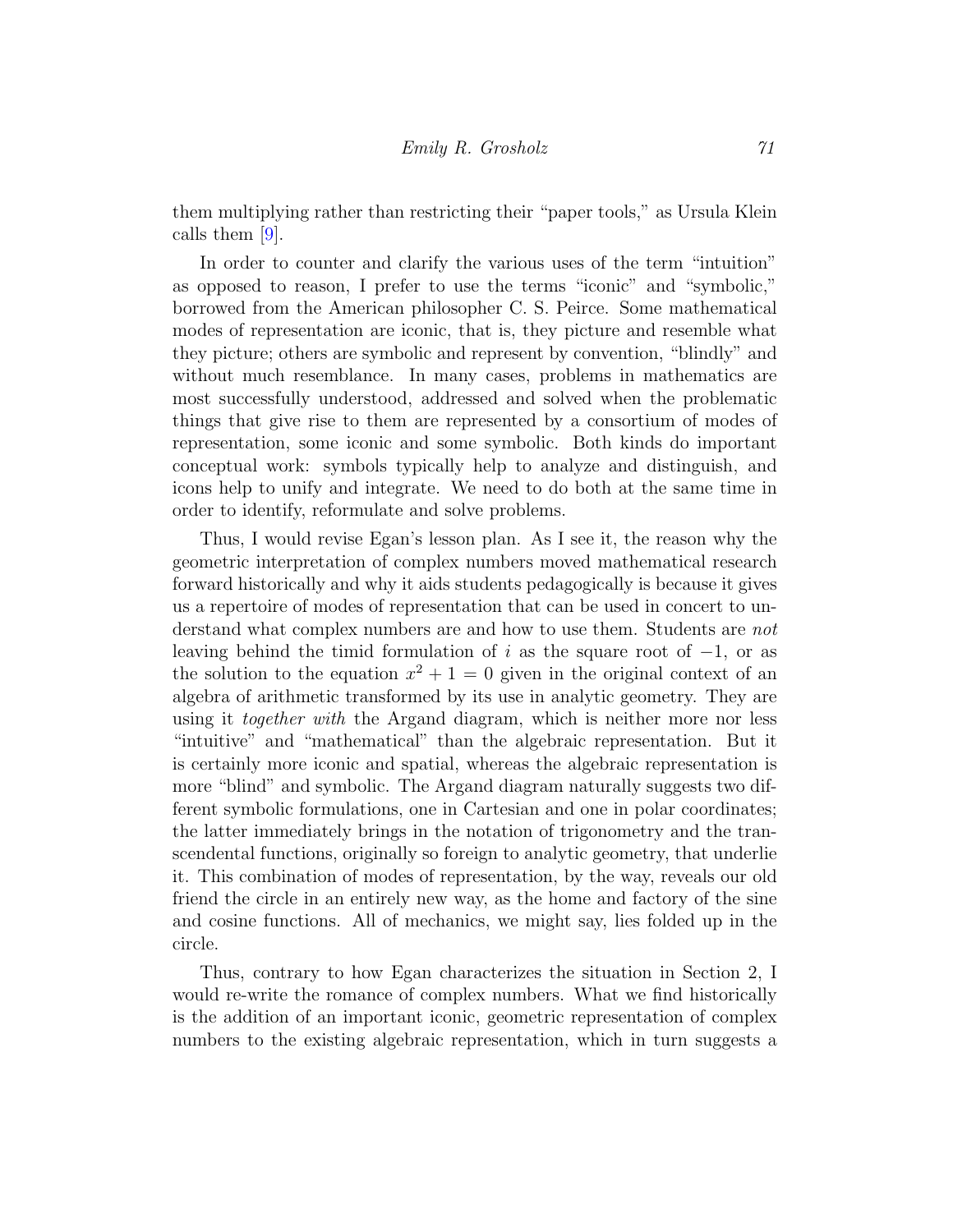trigonometric representation that lends itself to mechanics. In the end, we'll have at least four modes of representation on the page, to help us think through problems! We could call this a kind of laboratory work, investigating mathematical things on the "combinatorial space" of the page (as Jean Cavailles called it) with "paper tools"  $[14]$ . So what we are teaching students is not how to leave behind the "intuitive" (whatever that is) for the "mathematical," but rather how to profit from and think together a new range of representations, all of them mathematical, some of them iconic and some of them symbolic, in order to investigate complex numbers and complex functions more effectively. The pedagogical point is still innovation, critical thinking, and originality, and the goal is teaching students how to make conceptual breakthroughs. But under this framework, I would argue, we are guided by a more accurate reading of history, and by philosophical ideas that do not promote algebra and logic at the expense of geometry.

Acknowledgments: My thanks to Renaud Chorlay (REHSEIS / SPHERE) for the original invitation to write this paper.

## References

- <span id="page-11-5"></span>[1] Daniels, H., Cole, M., and Wertsch, J. V., ed. The Cambridge Companion to Vygotsky, University of Cambridge Press, 2007.
- <span id="page-11-6"></span>[2] Davis, R. D. and Braun, E. M. The Gift of Dyslexia, Perigee Trade, 2010.
- <span id="page-11-2"></span>[3] Egan, Kieran. The Educated Mind: How Cognitive Tools Shape Our Understanding, University of Chicago Press, 1999.
- <span id="page-11-3"></span>[4] Egan, Kieran. Thinking Outside the Box, Teachers' College Press, 2007.
- <span id="page-11-4"></span>[5] Egan, Kieran. Learning in Depth, University of Chicago, 2011.
- <span id="page-11-7"></span>[6] Gentry, J. R. Breaking the Code. Heinemann, 2006.
- <span id="page-11-0"></span>[7] Green, D. R. "The Historical Development of Complex Numbers," The Mathematical Gazette, Volume 60 Number 412 (1976), pages 99–107.
- <span id="page-11-1"></span>[8] Grosholz, E. R. Representation and Productive Ambiguity in Mathematics and the Sciences, Oxford University Press, 2007.